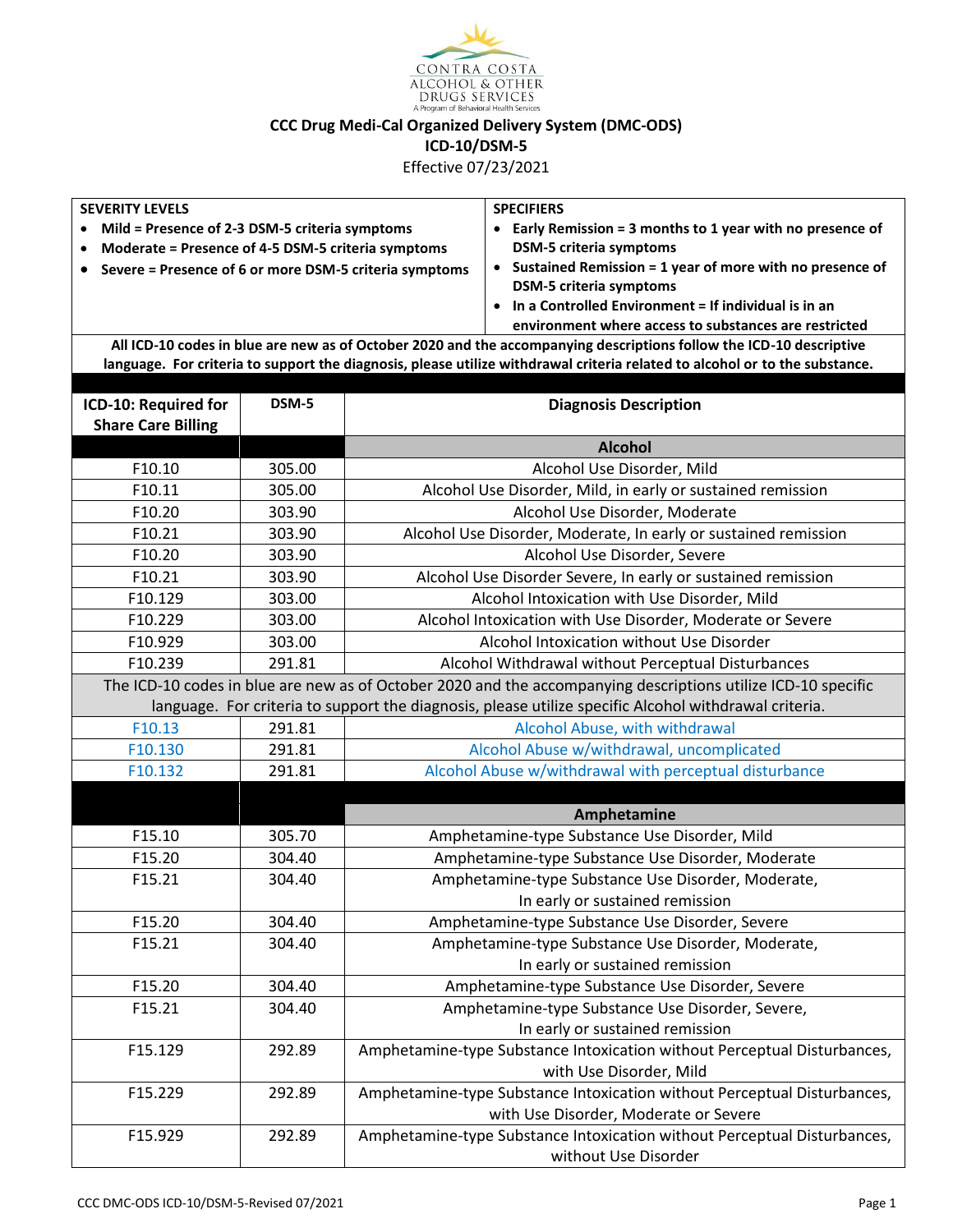

| ICD-10: Required for                | DSM-5  | <b>Diagnosis Description</b>                                                                                  |  |
|-------------------------------------|--------|---------------------------------------------------------------------------------------------------------------|--|
| <b>Share Care Billing</b><br>F15.23 | 292.0  |                                                                                                               |  |
|                                     |        | Amphetamine-type Substance Withdrawal                                                                         |  |
|                                     |        | Cocaine                                                                                                       |  |
| F14.10                              | 305.60 | Cocaine Use Disorder, Mild                                                                                    |  |
| F14.11                              | 305.60 | Cocaine Use Disorder, Mild, In early or sustained remission                                                   |  |
| F14.20                              | 304.20 | Cocaine Use Disorder, Moderate                                                                                |  |
| F14.21                              | 304.20 | Cocaine Use Disorder, Moderate, In early or sustained remission                                               |  |
| F14.20                              | 304.20 | Cocaine Use Disorder, Severe                                                                                  |  |
| F14.21                              | 304.20 | Cocaine Use Disorder, Severe, In early or sustained remission                                                 |  |
| F14.129                             | 292.89 | Cocaine Intoxication, without Perceptual Disturbance with Use Disorder, Mild                                  |  |
|                                     |        |                                                                                                               |  |
| F14.229                             | 292.89 | Cocaine Intoxication, without Perceptual Disturbance with Use Disorder,                                       |  |
|                                     |        | Moderate or Severe                                                                                            |  |
| F14.929                             | 292.89 | Cocaine Intoxication, without Perceptual Disturbance without Use Disorder                                     |  |
| F14.23                              | 292.0  | Cocaine Withdrawal                                                                                            |  |
|                                     |        | The ICD-10 codes in blue are new as of October 2020 and the accompanying descriptions utilize ICD-10 specific |  |
|                                     |        | language. For criteria to support the diagnosis, please utilize specific Cocaine withdrawal criteria.         |  |
| F14.13                              | 292.0  | Cocaine Abuse, Unspecified with withdrawal                                                                    |  |
| F14.93                              | 292.0  | Cocaine Use, Unspecified with withdrawal                                                                      |  |
|                                     |        |                                                                                                               |  |
|                                     |        |                                                                                                               |  |
| F15.10                              | 305.70 | <b>Other or Unspecified Stimulant</b>                                                                         |  |
| F15.11                              | 305.70 | Other or Unspecified Stimulant Use Disorder, Mild<br>Other or Unspecified Stimulant Use Disorder, Mild,       |  |
|                                     |        | In early or sustained remission                                                                               |  |
| F15.20                              | 304.40 | Other or Unspecified Stimulant Use Disorder, Moderate                                                         |  |
| F15.21                              | 304.40 | Other or Unspecified Stimulant Use Disorder, Moderate,                                                        |  |
|                                     |        | In early or sustained remission                                                                               |  |
| F15.20                              | 304.40 | Other or Unspecified Stimulant Use Disorder, Severe                                                           |  |
| F15.21                              | 304.40 | Other or Unspecified Stimulant Use Disorder, Severe,                                                          |  |
|                                     |        | In early or sustained remission                                                                               |  |
| F15.129                             | 292.89 | Other Stimulant Intoxication without Perceptual Disturbances                                                  |  |
|                                     |        | with Use Disorder, Mild                                                                                       |  |
| F15.229                             | 292.89 | Other Stimulant Intoxication without Perceptual Disturbances                                                  |  |
|                                     |        | with Use Disorder, Moderate or Severe                                                                         |  |
| F15.929                             | 292.89 | Other Stimulant Intoxication without Perceptual Disturbances                                                  |  |
|                                     |        | without Use Disorder                                                                                          |  |
| F15.23                              | 292.0  | <b>Other Stimulant Withdrawal</b>                                                                             |  |
|                                     |        | The ICD-10 code in blue is new as of October 2020 and the accompanying descriptions utilizes ICD-10 specific  |  |
|                                     |        | language. For criteria to support the diagnosis, please utilize specific Other Stimulant withdrawal criteria. |  |
| F15.13                              | 292.0  | <b>Other Stimulant Abuse with withdrawal</b>                                                                  |  |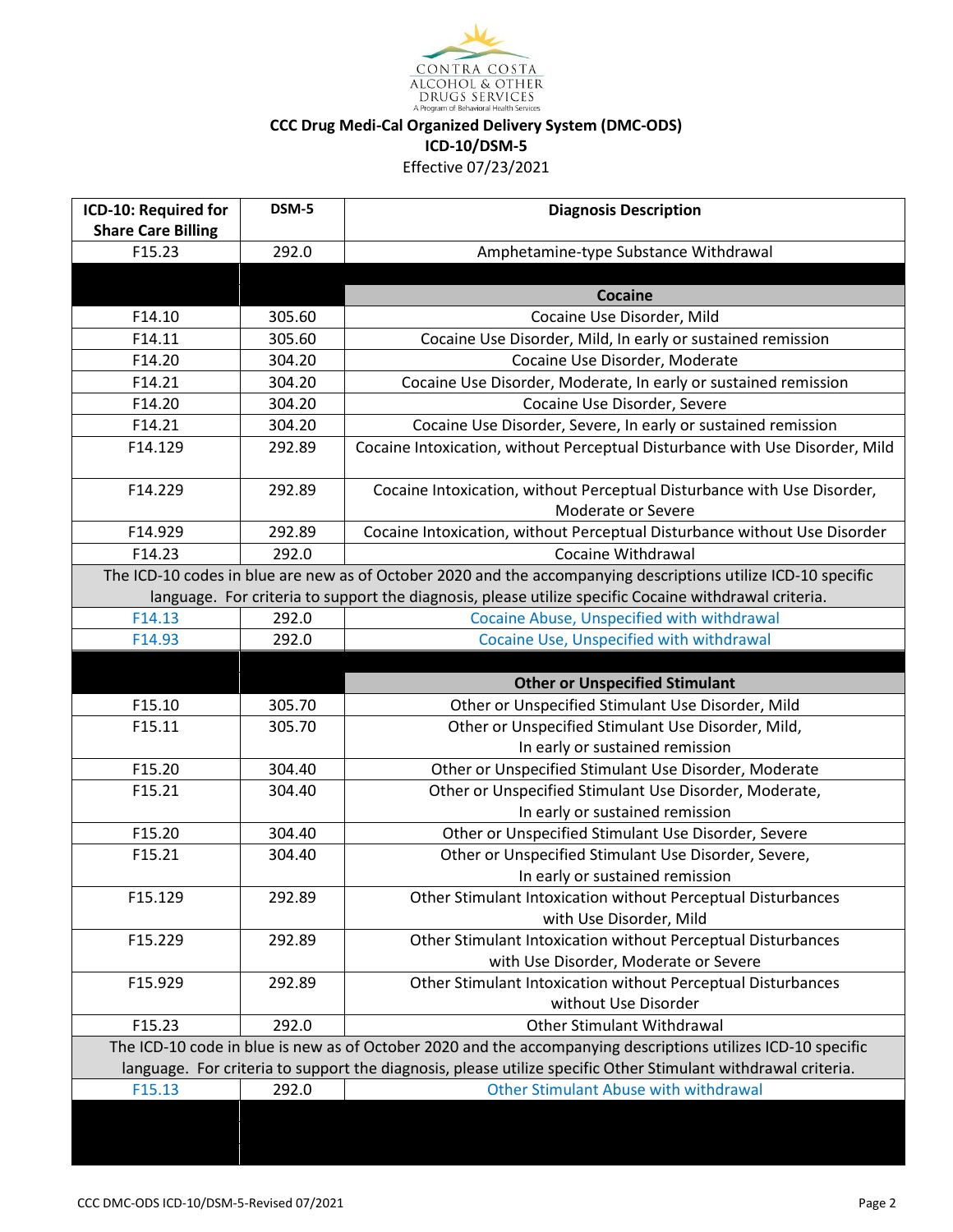

| ICD-10: Required for                                                                                                        | DSM-5            | <b>Diagnosis Description</b>                                                                                     |
|-----------------------------------------------------------------------------------------------------------------------------|------------------|------------------------------------------------------------------------------------------------------------------|
| <b>Share Care Billing</b>                                                                                                   |                  | Sedative, Hypnotic, or Anxiolytic                                                                                |
| F13.10                                                                                                                      | 305.40           | Sedative, Hypnotic, Or Anxiolytic Use Disorder, Mild                                                             |
| F13.11                                                                                                                      | 305.40           | Sedative, Hypnotic, Or Anxiolytic Use Disorder, Mild,                                                            |
|                                                                                                                             |                  | In early or sustained remission                                                                                  |
| F13.20                                                                                                                      | 304.10           | Sedative, Hypnotic, Or Anxiolytic Use Disorder, Moderate                                                         |
| F13.21                                                                                                                      | 304.10           | Sedative, Hypnotic, Or Anxiolytic Use Disorder, Moderate,                                                        |
|                                                                                                                             |                  | In early or sustained remission                                                                                  |
| F13.20                                                                                                                      | 304.10           | Sedative, Hypnotic, Or Anxiolytic Use Disorder, Severe                                                           |
| F13.21                                                                                                                      | 304.10           | Sedative, Hypnotic, Or Anxiolytic Use Disorder, Severe,                                                          |
|                                                                                                                             |                  | In early or sustained remission                                                                                  |
| F13.129                                                                                                                     | 292.89           | Sedative, Hypnotic, or Anxiolytic Intoxication, with Use Disorder, Mild                                          |
| F13.229                                                                                                                     | 292.89           | Sedative, Hypnotic, or Anxiolytic Intoxication, with Use Disorder,                                               |
|                                                                                                                             |                  | Moderate or Severe                                                                                               |
| F13.929                                                                                                                     | 292.89           | Sedative, Hypnotic, or Anxiolytic Intoxication, without Use Disorder                                             |
| F13.239                                                                                                                     | 292.0            | Sedative, Hypnotic, or Anxiolytic Withdrawal without Perceptual Disturbances                                     |
|                                                                                                                             |                  | with Use Disorder, Moderate or Severe                                                                            |
| The ICD-10 codes in blue are new as of October 2020 and the accompanying descriptions utilize ICD-10 specific language. For |                  |                                                                                                                  |
|                                                                                                                             |                  | criteria to support the diagnosis, please utilize specific Sedative, Hypnotic or Anxiolytic withdrawal criteria. |
| F13.13                                                                                                                      | 292.0            | Sedative, Hypnotic or Anxiolytic Abuse with withdrawal                                                           |
| F13.132                                                                                                                     | 292.0            | Sedative, Hypnotic or Anxiolytic Abuse w/withdrawal                                                              |
|                                                                                                                             |                  | w/perceptual disturbance                                                                                         |
|                                                                                                                             |                  |                                                                                                                  |
|                                                                                                                             |                  |                                                                                                                  |
|                                                                                                                             |                  | <b>Cannabis</b>                                                                                                  |
| F12.10                                                                                                                      | 305.20           | Cannabis Use Disorder, Mild                                                                                      |
| F12.11                                                                                                                      | 305.20           | Cannabis Use Disorder, Mild, In early or sustained remission                                                     |
| F12.20                                                                                                                      | 304.30           | Cannabis Use Disorder, Moderate                                                                                  |
| F12.21                                                                                                                      | 304.30           | Cannabis Use Disorder, Moderate, In early or sustained remission                                                 |
| F12.20                                                                                                                      | 304.30           | Cannabis Use Disorder, Severe                                                                                    |
| F12.21                                                                                                                      | 304.30           | Cannabis Use Disorder, Severe, In early or sustained remission                                                   |
| F12.23                                                                                                                      | 292.0            | Cannabis Withdrawal with Moderate or Severe use Disorder                                                         |
| F12.93                                                                                                                      | 292.0            | Cannabis Withdrawal, Without Use Disorder                                                                        |
| F12.129                                                                                                                     | 292.89           | Cannabis Intoxication without Perceptual Disturbances with Use Disorder, Mild                                    |
| F12.229                                                                                                                     | 292.89           | Cannabis Intoxication without Perceptual Disturbances with Use Disorder,                                         |
|                                                                                                                             |                  | Moderate to Severe                                                                                               |
| F12.929                                                                                                                     | 292.89           | Cannabis Intoxication without Perceptual Disturbances without Use Disorder                                       |
|                                                                                                                             |                  | The ICD-10 code in blue is new as of October 2020 and the accompanying description utilizes ICD-10 specific      |
|                                                                                                                             |                  | language. For criteria to support the diagnosis, please utilize specific Cannabis withdrawal criteria.           |
| F12.13                                                                                                                      | 292.0            | <b>Cannabis Abuse with withdrawal</b>                                                                            |
|                                                                                                                             |                  |                                                                                                                  |
|                                                                                                                             |                  | <b>Other Hallucinogen</b>                                                                                        |
| F16.10<br>F16.11                                                                                                            | 305.30<br>305.30 | Other Hallucinogen Use Disorder, Mild<br>Other Hallucinogen Use Disorder, Mild, In early or sustained remission  |

 $\mathsf{I}$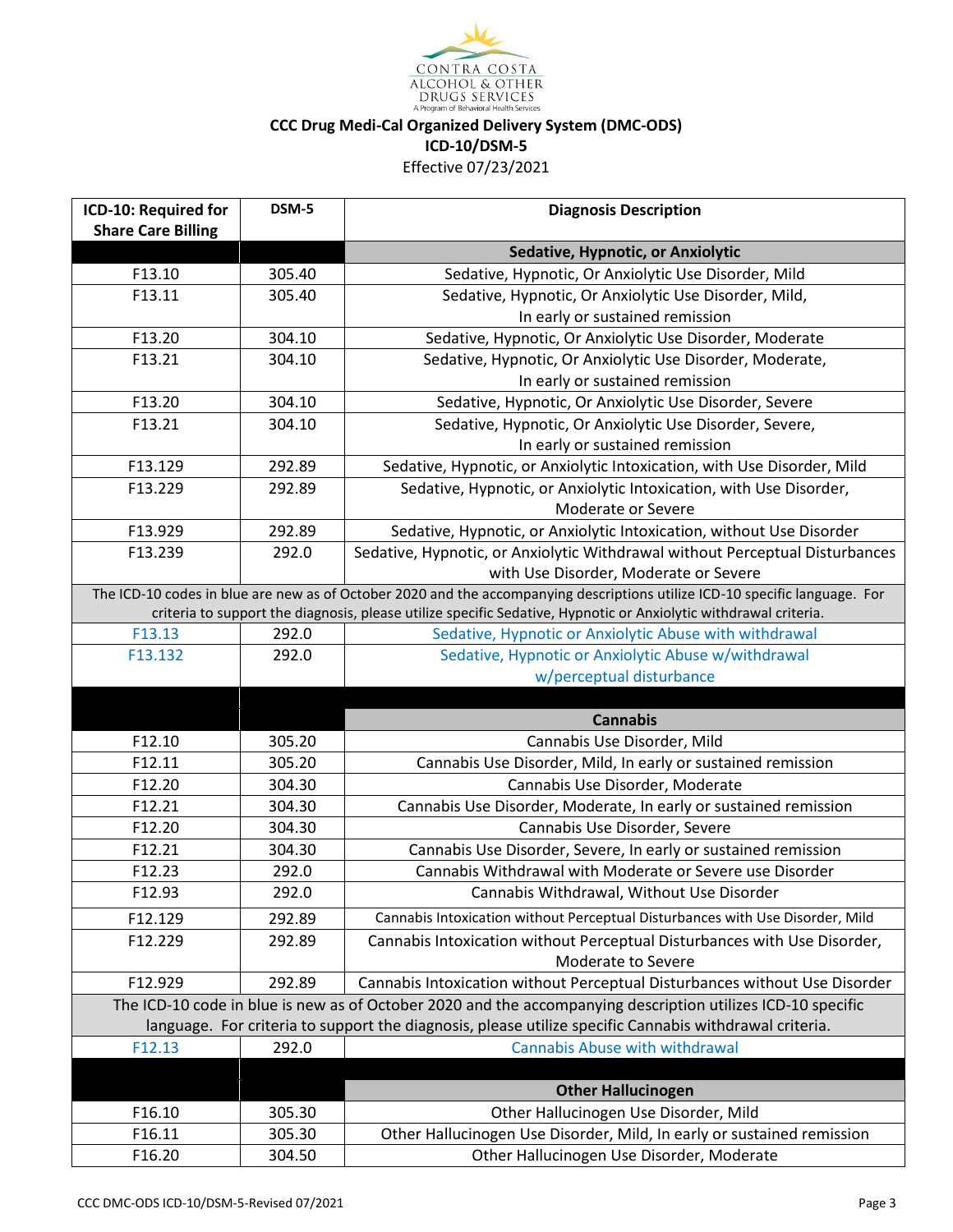

| ICD-10: Required for                                                                                        | DSM-5  | <b>Diagnosis Description</b>                                                                         |
|-------------------------------------------------------------------------------------------------------------|--------|------------------------------------------------------------------------------------------------------|
| <b>Share Care Billing</b>                                                                                   |        |                                                                                                      |
| F16.21                                                                                                      | 304.50 | Other Hallucinogen Use Disorder, Moderate, In early or sustained remission                           |
| F16.20                                                                                                      | 304.50 | Other Hallucinogen Use Disorder, Severe                                                              |
| F16.21                                                                                                      | 304.50 | Other Hallucinogen Use Disorder, Severe, In early or sustained remission                             |
| F16.129                                                                                                     | 292.89 | Other Hallucinogen Intoxication with Use Disorder, Mild                                              |
| F16.229                                                                                                     | 292.89 | Other Hallucinogen Intoxication with Use Disorder, Moderate or Severe                                |
| F16.929                                                                                                     | 292.89 | Other Hallucinogen Intoxication without Use Disorder                                                 |
|                                                                                                             |        |                                                                                                      |
|                                                                                                             |        | <b>Inhalant</b>                                                                                      |
| F18.10                                                                                                      | 305.90 | Inhalant Use Disorder, Mild                                                                          |
| F18.11                                                                                                      | 305.90 | Inhalant Use Disorder, Mild, In early or sustained remission                                         |
| F18.20                                                                                                      | 304.60 | Inhalant Use Disorder, Moderate                                                                      |
| F18.21                                                                                                      | 304.60 | Inhalant Use Disorder, Moderate, In early or sustained remission                                     |
| F18.20                                                                                                      | 304.60 | Inhalant Use Disorder, Severe                                                                        |
| F18.21                                                                                                      | 304.60 | Inhalant Use Disorder, Severe, In early or sustained remission                                       |
| F18.129                                                                                                     | 292.89 | Inhalant Intoxication with Use Disorder, Mild                                                        |
| F18.229                                                                                                     | 292.89 | Inhalant Intoxication with Use Disorder, Moderate to Severe                                          |
| F18.929                                                                                                     | 292.89 | Inhalant Intoxication without Use Disorder                                                           |
|                                                                                                             |        |                                                                                                      |
|                                                                                                             |        | Phencyclidine                                                                                        |
| F16.10                                                                                                      | 305.90 | Phencyclidine Use Disorder, Mild                                                                     |
| F16.11                                                                                                      | 305.90 | Phencyclidine Use Disorder, Mild, In early or sustained remission                                    |
| F16.20                                                                                                      | 304.60 | Phencyclidine Use Disorder, Moderate                                                                 |
| F16.21                                                                                                      | 304.60 | Phencyclidine Use Disorder, Moderate, In early or sustained remission                                |
| F16.20                                                                                                      | 304.60 | Phencyclidine Use Disorder, Severe                                                                   |
| F16.21                                                                                                      | 304.60 | Phencyclidine Use Disorder, Severe, In early or sustained remission                                  |
| F16.129                                                                                                     | 292.89 | Phencyclidine (PCP) Intoxication with Use Disorder, Mild                                             |
| F16.229                                                                                                     | 292.89 | Phencyclidine (PCP) Intoxication with Use Disorder, Moderate or Severe                               |
| F16.929                                                                                                     | 292.89 | Phencyclidine (PCP) Intoxication without Use Disorder                                                |
|                                                                                                             |        | Opioid                                                                                               |
| F11.10                                                                                                      | 305.50 | Opioid Use disorder, Mild                                                                            |
| F11.11                                                                                                      | 305.50 | Opioid Use disorder, Mild, In early or sustained remission                                           |
| F11.20                                                                                                      | 304.00 | Opioid Use disorder, Moderate                                                                        |
| F11.21                                                                                                      | 304.00 | Opioid Use disorder, Moderate, In early or sustained remission                                       |
| F11.20                                                                                                      | 304.00 | Opioid Use disorder, Severe                                                                          |
| F11.21                                                                                                      | 304.00 | Opioid Use disorder, Severe, In early or sustained remission                                         |
| F11.129                                                                                                     | 292.89 | Opioid Intoxication without Perceptual Disturbances with Use Disorder, Mild                          |
| F11.229                                                                                                     | 292.89 | Opioid Intoxication without Perceptual Disturbances with Use Disorder,                               |
|                                                                                                             |        | Moderate or Severe                                                                                   |
| F11.929                                                                                                     | 292.89 | Opioid Intoxication without Perceptual Disturbances without Use Disorder                             |
| F11.23                                                                                                      | 292.0  | Opioid Withdrawal                                                                                    |
| The ICD-10 code in blue is new as of October 2020 and the accompanying description utilizes ICD-10 specific |        |                                                                                                      |
|                                                                                                             |        | language. For criteria to support the diagnosis, please utilize specific Opioid withdrawal criteria. |
| F11.13                                                                                                      | 292.0  | <b>Opioid Abuse with withdrawal</b>                                                                  |